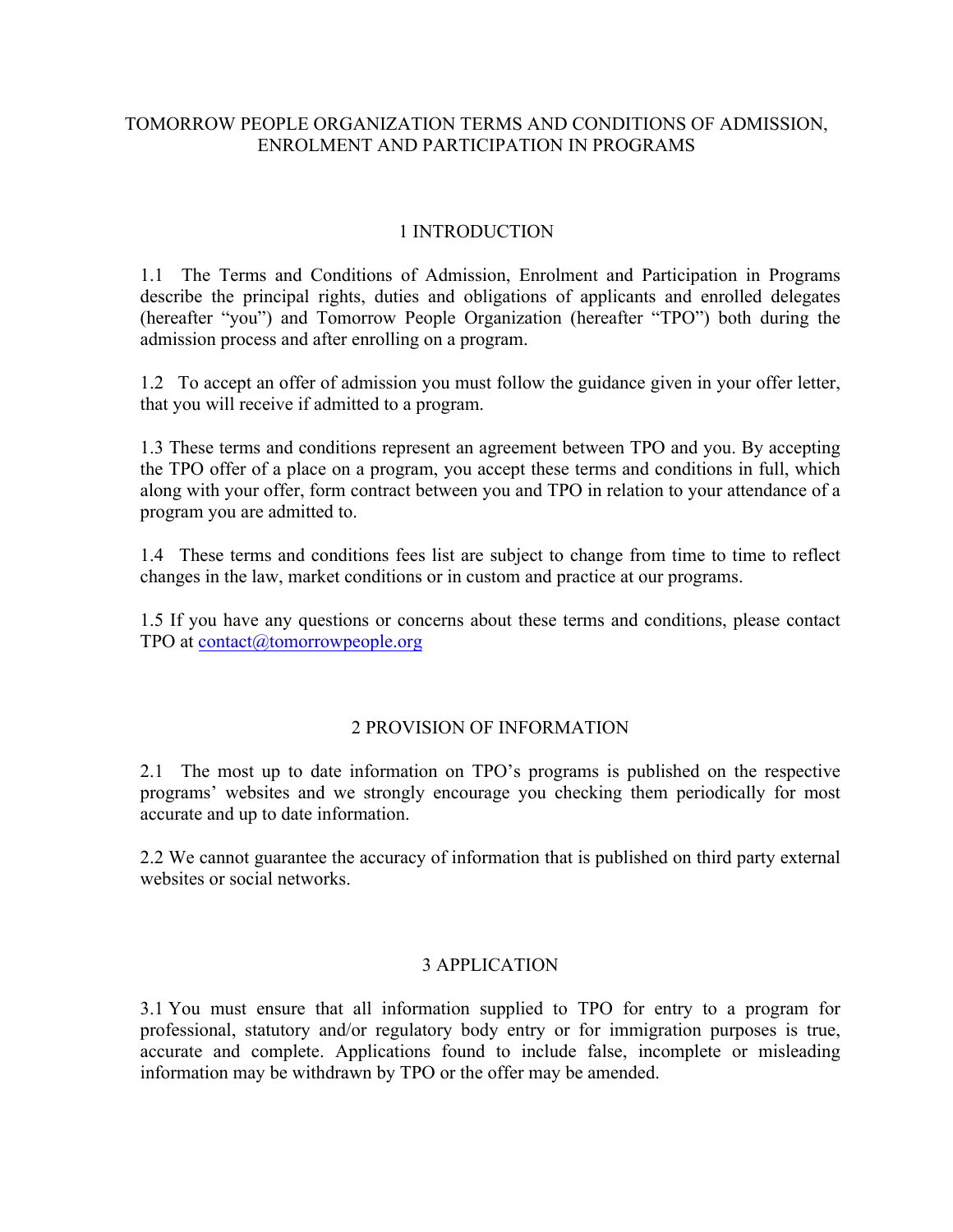3.2 If some of the information in your application is missing or it is unclear or incomplete, TPO will contact you asking for clarification that is to be submitted within requested period of time that will be specified. It you do not provide requested information within the requested deadline, or provided information is incomplete or unclear or no response is received from you from you then TPO will cancel the application

3.3 If TPO suspects that an application is fraudulent, TPO will contact you asking for an explanation. If it is confirmed that the application is fraudulent, and an inadequate explanation or no response is received from you then TPO will cancel the application.

3.4 If we are unable to offer you a place in a program, for any reason, such as you do not meet the entry requirements for your chosen program, or the program is full, with your explicit consent, we may pass on your application for consideration for other TPO programs.

# 4 ADMISSION

4.1 Admission to TPO programs is based on assessment and review of submitted application.

4.2 Your admission to TPO program is subject to your adherence to the TPO's procedures for registration and enrolment. You must comply with the terms and conditions set out in this document, including the specific terms and conditions specified in the received offer to join a program. Unless agreed upon to the contrary, you will be expected to comply with the latest version in force at the time.

4.3 The offer of a place in a TPO program is conditional and only valid until the date stated in the offer letter to you. Any fees and charges of which you are informed along with the offer letter, are to be settled by the deadline stated in the offer letter.

4.4 If you have not fulfilled the conditions of your offer on or before the date notified to you in your offer or any other date notified to you, TPO is not obliged to guarantee the availability of spots to you and your offer may be withdrawn and space offered to another applicant.

4.5 TPO may withdraw or amend its offer to you or terminate your registration, if it is discovered that you have made false statements or omitted significant information in your application that would be of relevance when considering your application for a program.

## 5 CORRESPONDENCE

5.1 Admitted applicant is expected to use the same name they applied under, in all official correspondence with TPO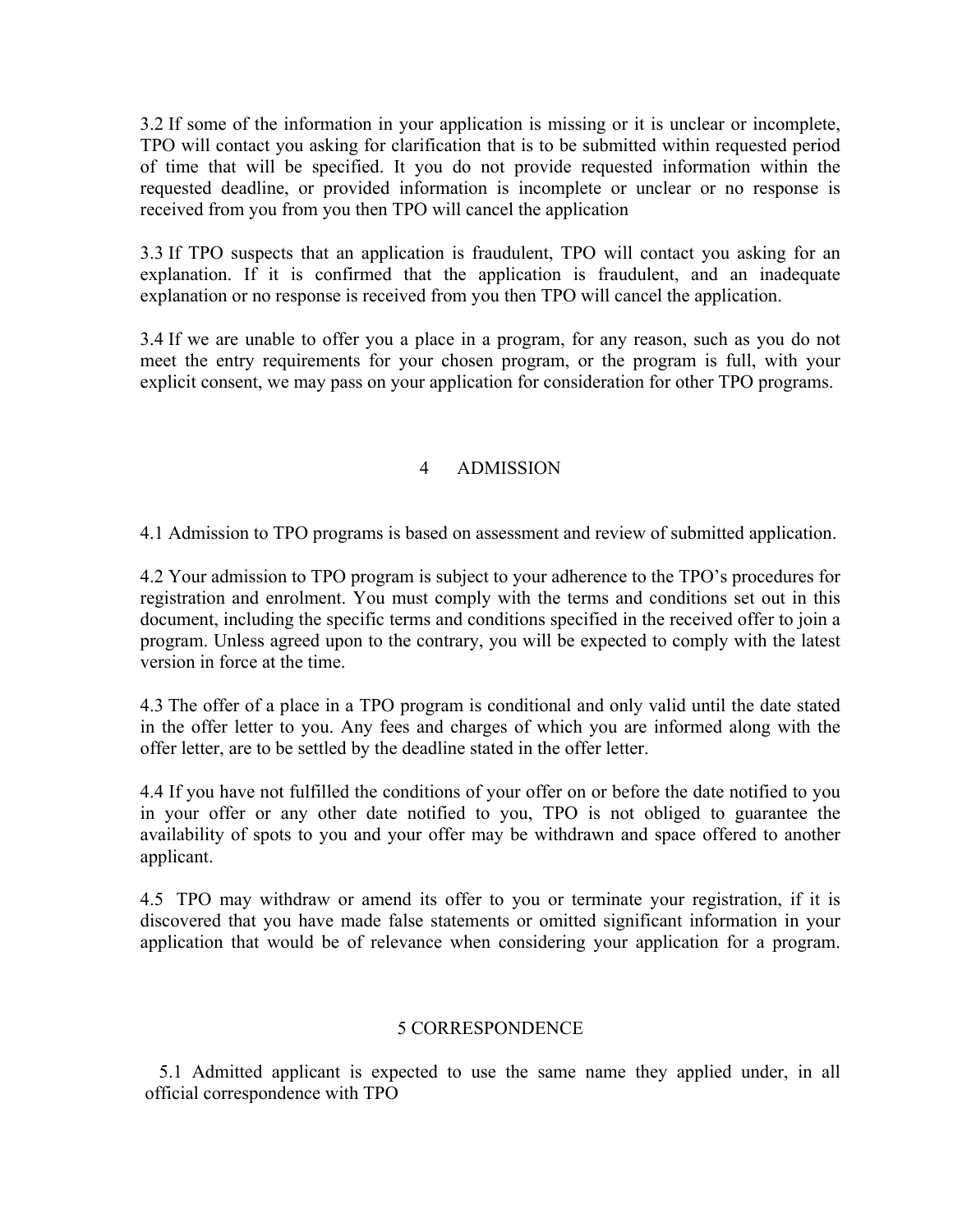5.2 If any important information relevant to the program has changed, i.e. email address, contact phone number, name or affiliated institution, you are expected to confirm the same with the program committee accordingly to ensure your details in our records are up to date.

5.3 You are expected to respond to the offer by the deadline stated in the offer, clarifying your position. As a matter of courtesy to waiting listed applicants, we appreciate immediate notification of inability to attend the program.

5.3 If admitted applicant is not reachable and no response is received by the deadline stated in the offer, TPO reserves right to withdraw admission and offer position to another applicant, while marking provided contact details as non functional and applicant's details inaccurate, preventing them from being considered for any of the future programs organized by TPO.

5.5 If admitted and registered presenter is not reachable, within minimum 4 weeks prior to the scheduled start of the program. TPO reserves the right to remove their presentation from the agenda or to reschedule it or to change the presenting format, subject to the discretion of the program's committee.

#### 6 REGISTRATION

6.1 You are considered a registered delegate once you have completed the registration process, as per the guidelines and within time frame stated in the offer letter, which includes submission of requested documents and payment by the deadline stated in the offer letter.

6.2. TPO does not keep nor guarantees the availability of spots in our programs for non registered delegates. Registration onsite is subject to availability of spots and is available for observers only. It is solely at the discretion of the program committee to decide whether or not onsite applicant will be registered.

6.3 Registered delegates are requested to provide proof of identity onsite at the registration desk, upon request. If you are not able to prove their identity, you may not be accepted to a program.

#### 7 ATTENDANCE

7.1 All delegates, guest and staff are requested to wear program IDs at all times, while in the program area and scheduled conference activities outside the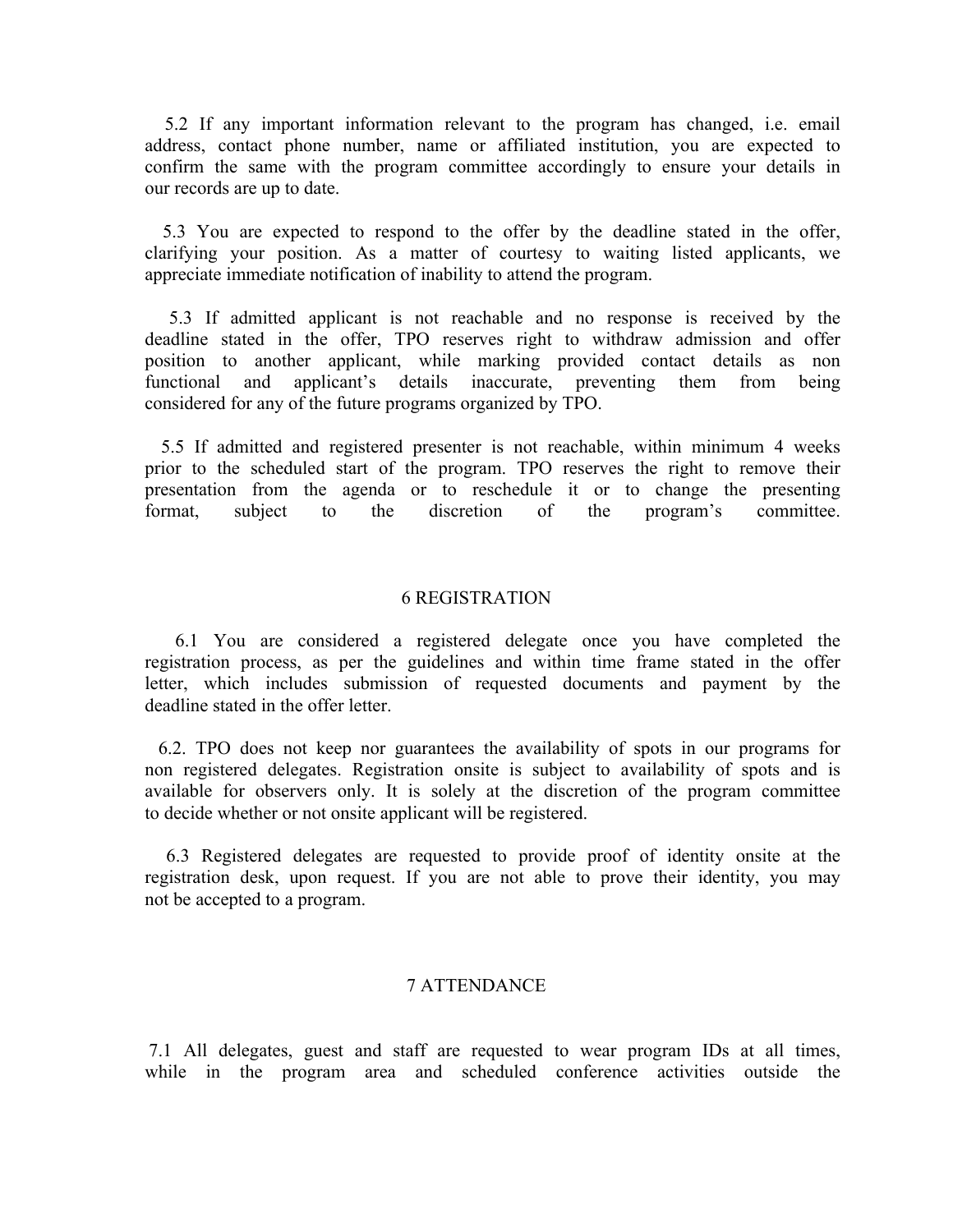conference area. TPO reserves the right to deny access to any scheduled activity those who do not wear program IDs.

7.2 TPO encourages delegates to stay in attendance during the entire program, to maximize the benefits of the experience. Keep in mind that space in TPO programs is limited and being given an opportunity to attend is a privilege offered to a small percentage of applicants.

7.3 Presenters are expected to be in attendance during the entire program, particularly on a day and session their presentation is scheduled on. If, for any reason, some of the presenters is unable to present during the allocated time slot, presentations will shift up and continue as scheduled. Presenters who fail to be there for their presentation will not be given another time slot and will not be able to present a paper.

7.4 Presenter whose presentation is scheduled but is, for whatever reason, unable to present, is requested to confirm with TPO onsite staff immediately.

7.5 Accompanying persons, not registered for the event are not allowed in the event area, unless otherwise permitted by the organizing committee. Accompanying persons may register for the program, subject to available and will be given priority if space is limited.

7.6 Certificates of attendance are delivered on the last day of program, after the last session. Requests for early handing of certificates may be considered exceptionally, on a case by case basis on a discretion of organizing committee of program.

7.7 TPO reserves the right to deny certificates of attendance to those who have not been in attendance for the most sessions of the event.

#### 8 GENERAL HOUSEKEEPING RULES

8.1 TPO encourages respectful and time appropriate discussions. After all, we are all here to learn. If you disagree with a presenter or any other delegate, we encourage you to ask for clarification or express your opinion and offer arguments, once given a word by program moderator.

8.2 You are expected to behave courteously and with respectful toward all other delegates. Any inappropriate behavior or offensive attitude or behavior, especially on the gender, racial, national, sexual or religious basis will be sanctioned and will result in being withdrawn from the event. TPO has a zero tolerance policy toward this kind of behavior.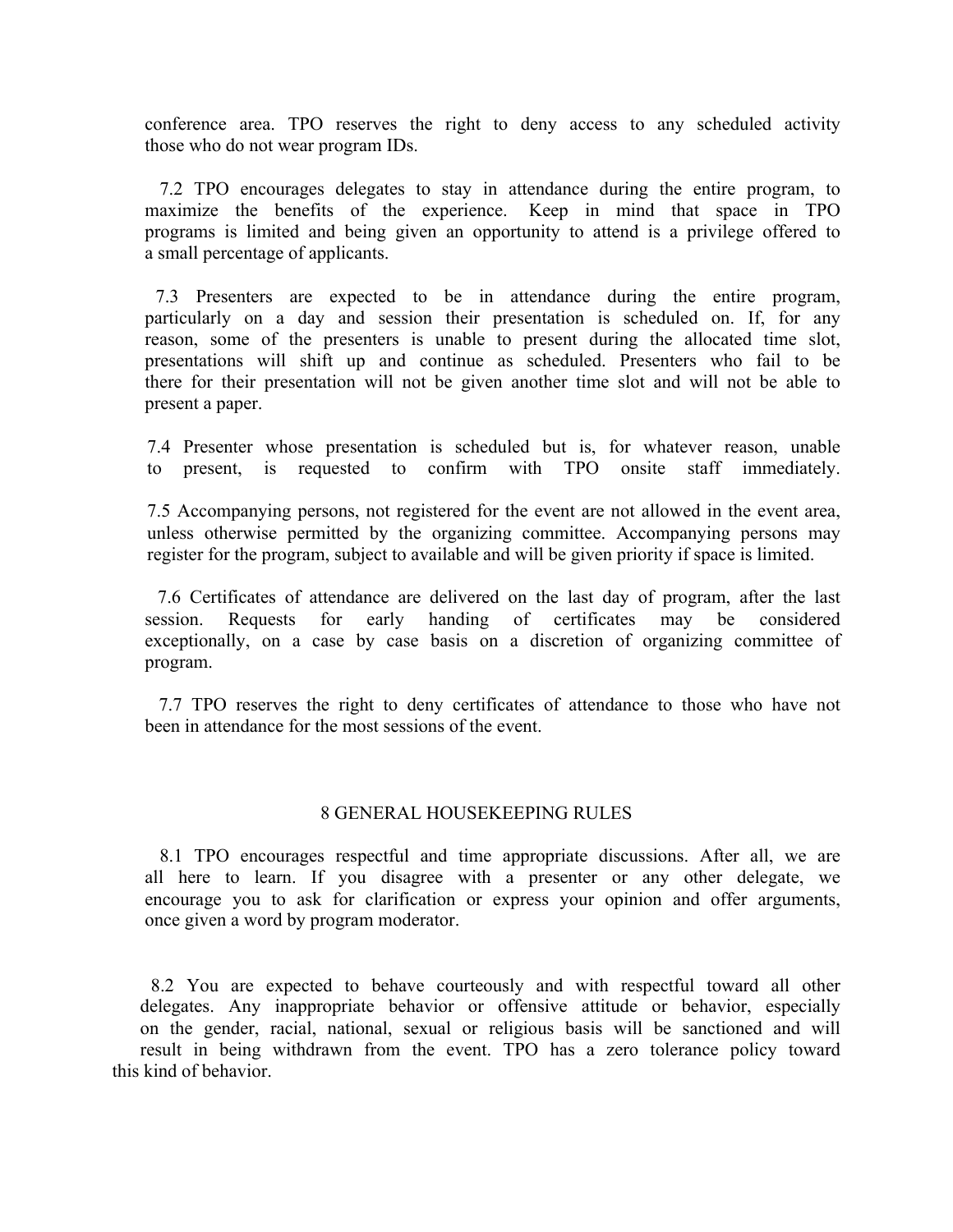8.3 All electronic devices should be turned to mute, while in the meeting rooms and you should also refrain from talking to fellow colleagues, during the presentations. Photos may be taken but with flash off. Any disruptive behavior may result in you being asked to leave the meeting room.

8.4 Presenters are responsible for preparing their presentations to comply with general guidelines provided in the offer and available technical possibilities stated in the offer.

8.5 In general, unless otherwise stated, individually allocated time slot includes time for questions and answers as well.

8.6 If presentations involve any electronic files to be screened or played, presenters are requested to upload the same on the official program computer prior to beginning of a session they are scheduled to present within. Any time needed for setting up the presentation will be deducted from allocated presenting time.

#### 9 PAYMENTS

9.1 Upon accepting the offer, you are requested to comply with terms and conditions stated in the offer as well as general terms and conditions definite in this document, including the payment of applicable program fee, as specified in the offer, unless otherwise stated.

9.2 All payments are to be completed and dues settled by deadline stated in the offer

9.3 If there is an outstanding due, for any reason, it is to be settled prior to the program or you will not be admitted to a program

9.4 TPO reserves the right to claim the refund for any unpaid dues from your institution and to take any necessary legal actions to ensure the unpaid dues are settled to TPO

#### 10 CANCELLATIONS

10.1 You may terminate the offer within 60 days of program, for whatever reason and receive a refund of 50% of paid admission, minus any applicable costs of the money transfer. TPO will bot be responsible for possible bank charges, or credit card charges or any third party service provider's charges, associated with a transfer, either inbound or outbound. Other costs related to other, optional services offered by and booked from third party providers are subject to third party's cancellation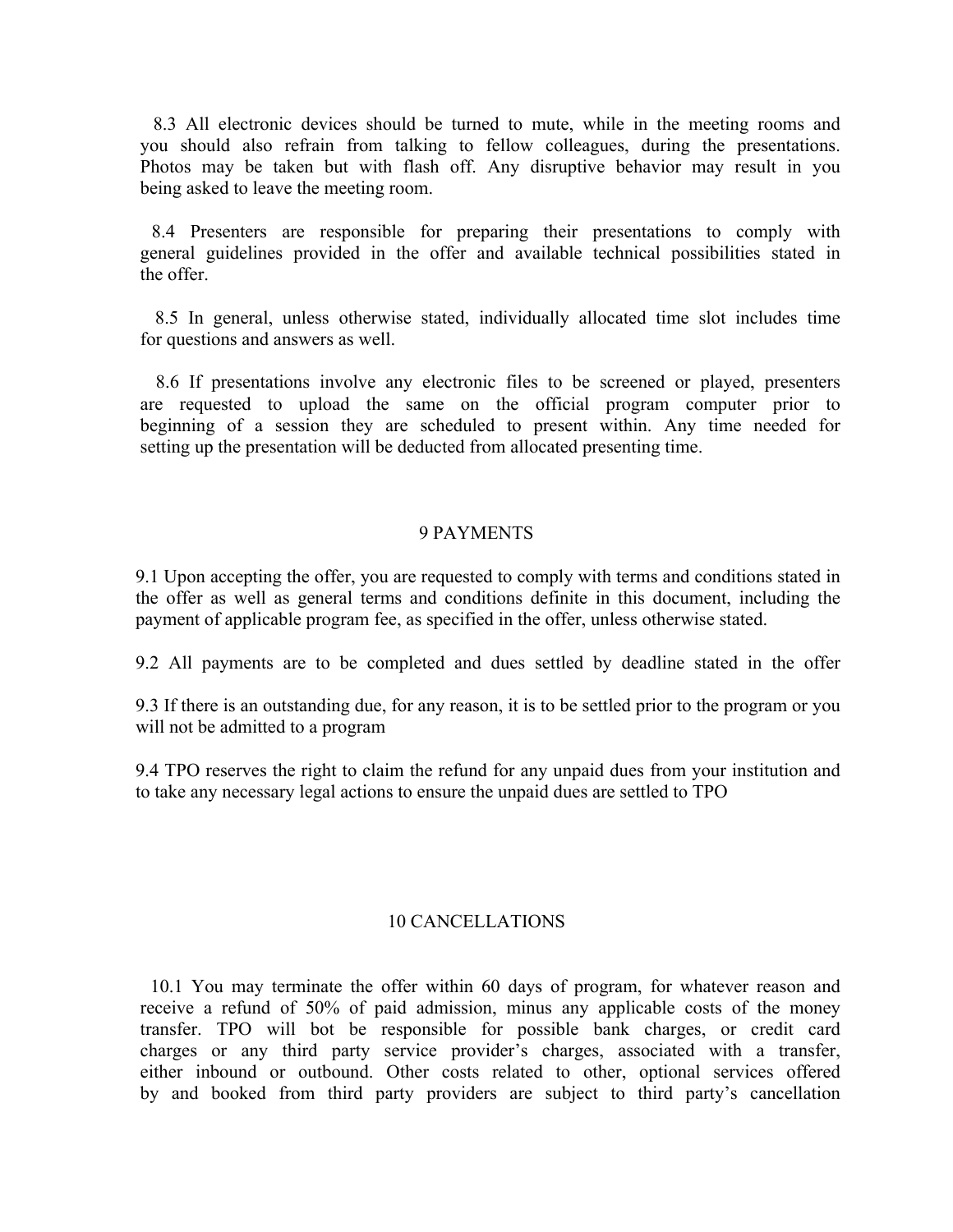policy.

10.2 You may terminate the offer within 14 days of completing registration, for whatever reason, provided that this period does not fall within 60 days prior to the scheduled start of program, and receive a full refund of of paid admission, minus any applicable costs of the money transfer. TPO will bot be responsible for possible bank charges, or credit card charges or any third party service provider's charges, associated with a transfer, either inbound or outbound. Other costs related to other, optional services offered by and booked from third party providers are subject to third party's cancellation policy.

#### 11 LIABILITY OF TPO

11.1 TPO is responsible for accuracy of all information provided in the offer, on program website, all official correspondence and other official documents.

11.2 TPO is responsible for delivering a program of scheduled dates, inclusive of all components as stated in the offer, on the program website and other official documents related to the program.

11.3 If for any reason TPO is not able to deliver a part or the entire program, TPO is responsible for informing registered participants immediately, no later than 60 days prior to the scheduled start of a program.

11.4 If an unlikely event that the program is postponed or cancelled by TPO, TPO will offer refund without a delay to all registered participants for that program and/or offer admission to another scheduled program, subject to availability of spots and qualifications and interest of prospective participant, assessed on a case by case basis.

11.5 If TPO does not inform registered participants that the program was postponed or cancelled, within 60 or more days prior to the scheduled start of program, TPO will be responsible for covering and refund all costs of a registered participant, including admission fee, cancelling costs of booked accommodation and airfare and all bank transfer charges and all other costs, related to planned attendance of program.

11.6 TPO is responsible for being reachable through available and offered .communication channels: telephone, email, postal address and other communication … channels as specified in the offer or on program website .

 11.7 TPO is responsible for providing assistance and information in a timely manner, no later than 5 working days, excluding weekends and public holidays. If the issue can not be resolved or requested assistance or information provided within 5 working days, TPO is responsible for providing information on expected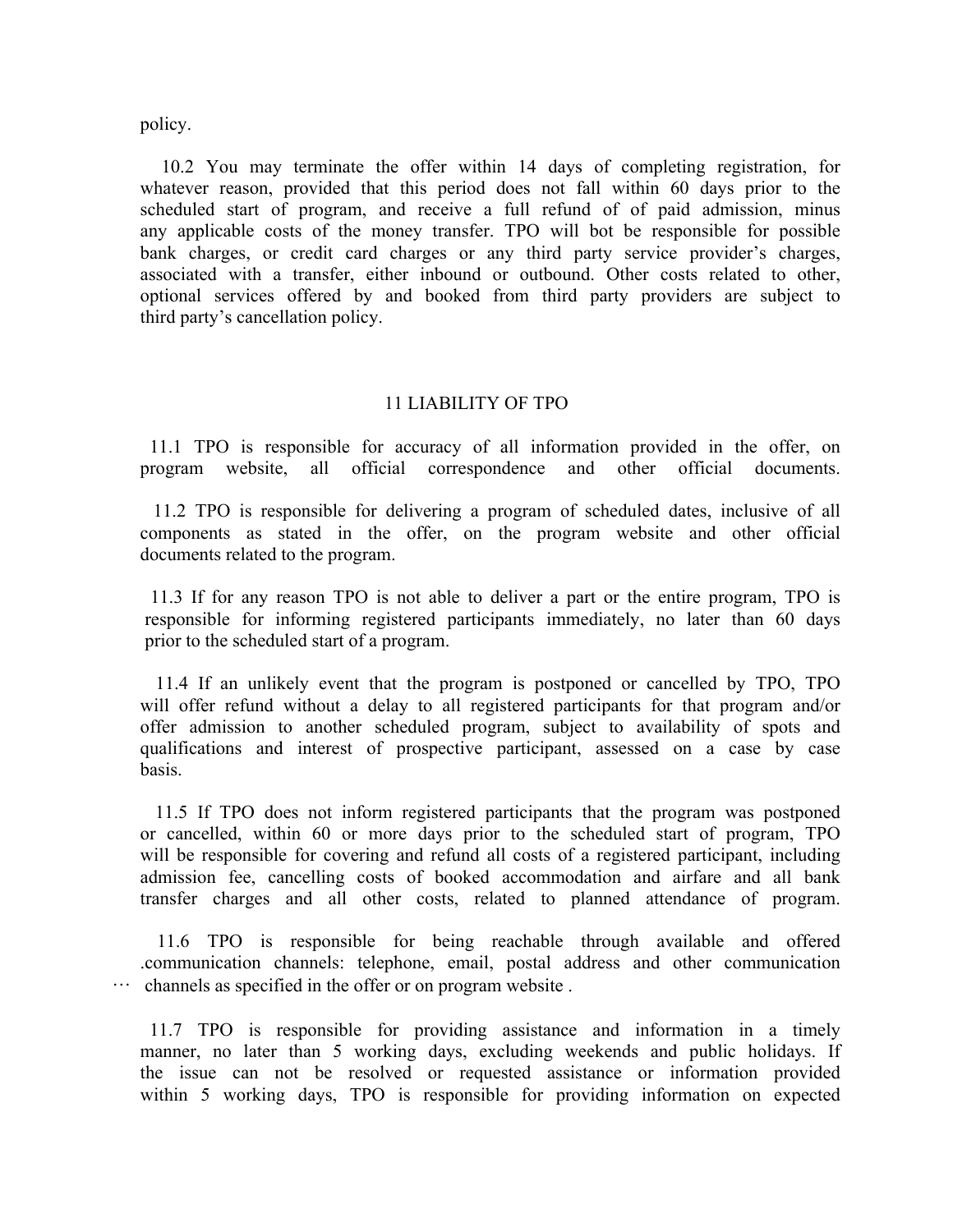date when the requested service will be provided. If TPO is not able to assist with an issue, it is the responsibility of TPO to inform immediately involved parties.

## 12 WAIVER OF LIABILITY

 12.1 TPO will not be responsible for any circumstances that are above our control, such as natural disasters, civil unrest or any other circumstances that could not be foreseen and controlled, and for any consequences as a result of those circumstances, including possible postponing or cancellation of scheduled program as a result of these circumstances.

 12.2 If program is postponed because of circumstances explained in 11.1, TPO is responsible for offering a full refund of paid admission fees, minus money transfer related charges, which TPO will not be responsible for. TPO may also offer admission to another scheduled program, subject to availability of spots and qualifications and interest of prospective participant, assessed on case by case basis.

 12.3 TPO is not responsible for any information or services provided and booked with third parties.

 12.4 TPO is not responsible for any activities aside from scheduled activities of a program.

 12.5 TPO will not be responsible for any unknown medical conditions or incomplete or false information provided by a participant.

## 13 PRIVACY POLICY

13.1 TPO is dedicated to keeping your details private. Any information TPO collects in relation to you is kept secured.

13.2 TPO will never and under no circumstances pass on/sell/trade your personal details with any third party.

13.3 The information TPO collect from you are only used for the purpose of the TPO program or to help us provide you with TPO newsletter periodically, featuring news and information related to a program or other programs or news related to activities of TPO.

13.4 Your contact information submitted officially by official forms provided by TPO, may be shared with other participants of the program you are participating in. TPO fosters